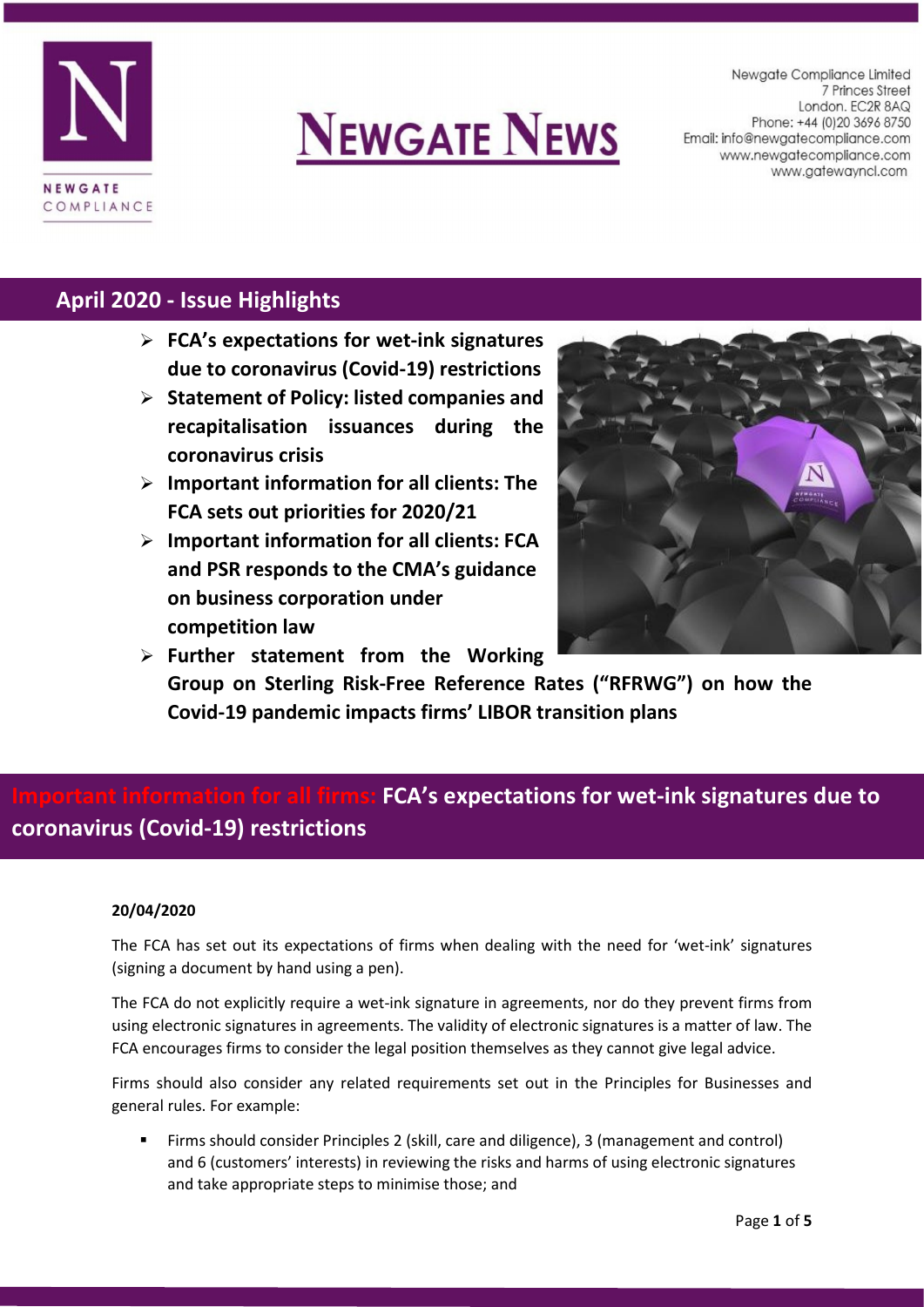



Firms should consider the client's best interests' rule (COBS 2.1.1R) and the fair, clear and not misleading rule (COBS 4.2.1R) to ensure that, when a client signs a document electronically, this does not make it more difficult for the client to understand what they are agreeing to.

The FCA have recently stated that it would accept electronic signatures for fund-related application forms and firms may use electronic signatures for all interactions with them.

**Advice for firms:** Consider the potential legal ramifications concerning the validity of electronic signatures in agreements and any associated risk this may pose clients. Speak to Newgate if help is needed on your firm's ability to continue to meet the Principles for Businesses/general rules.

<https://www.fca.org.uk/news/statements/expectations-wet-ink-signatures-coronavirus-restrictions>

## **Important information for corporate finance clients: Statement of Policy: listed companies and recapitalisation issuances during the coronavirus crisis**

#### **08/04/2020**

The FCA announces a series of measures aimed at assisting companies to raise new share capital in response to the coronavirus crisis while retaining an appropriate degree of investor protection.

#### Smaller share issues

On the  $1<sup>st</sup>$  April 2020, the Pre-Emption Group (PEG) recommends that investors consider on a temporary basis supporting issuances by companies of up to 20% of their issued share capital, rather than the 5% for general corporate purposes, with an additional 5% for specified acquisitions of investments, as set out in the Statement of Principles that would normally apply.

The FCA encourage issuers to contribute to delivering 'soft pre-emption rights' by exercising their rights to be consulted on, and to direct, bookrunners' allocation policies. Where the disclosure of inside information is made during the consultation process, market participants who comply with the Market Abuse Regulation (MAR) Market Sounding provisions will be protected from allegations of unlawful disclosure of the inside information.

#### Share issues with a prospectus

The FCA encouraged listed companies issuing new equity to recapitalise the company in response to the coronavirus crisis to use this simplified disclosure regime (which was introduced in July 2019), where possible.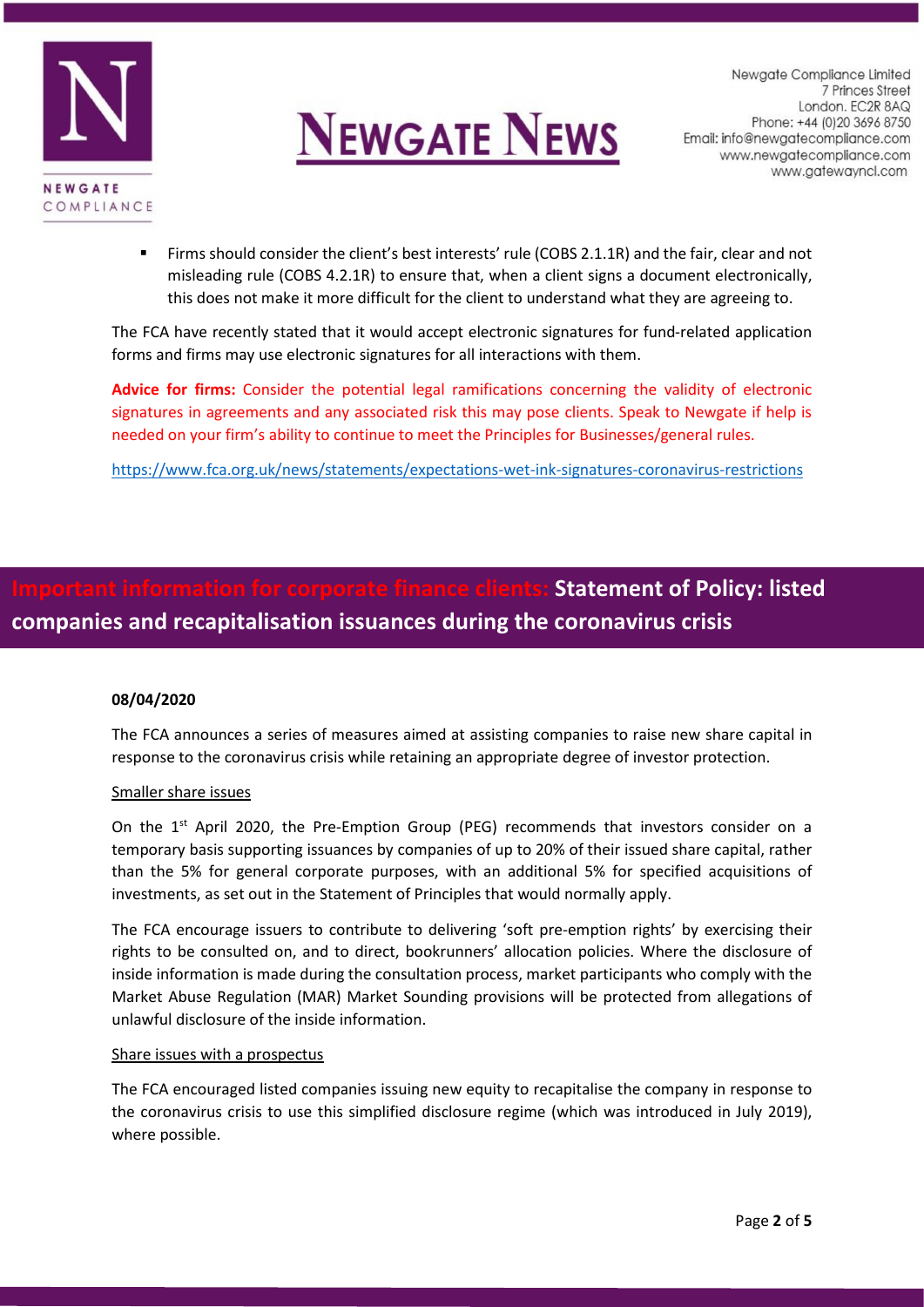



#### No change to requirements under MAR

MAR remains in force and companies are still required to fulfil their obligations concerning the identification, handling, and disclosure of inside information. In the context of recapitalisation this will include sharing inside information in accordance with MAR and maintaining appropriate insider lists.

**Advice for firms:** The FCA's policy interventions regarding working capital statements and general meeting requirements detailed above will apply until otherwise advised. Please contact Newgate if you require additional clarity or assistance in understanding your market conduct requirements when conducting Market Soundings.

<https://www.fca.org.uk/news/statements/listed-companies-recapitalisation-issuances-coronavirus>

### **Important information for all clients: The FCA sets out priorities for 2020/21**

#### **09/04/2020**

The FCA has set out its business priorities for the year ahead. Specific focus has been placed on the challenges presented by the coronavirus (Covid-19) pandemic.

The Business Plan sets out some key priority areas the FCA intend to focus on throughout the pandemic and the aftermath, which centres around: protecting vulnerable consumers, treating them and small firms fairly, tackling scams, keeping markets working well and mitigating firm failures.

The FCA will also focus on transforming its operations. This includes looking at its entire system – from the data it collects, to how it analyses, manages and shares intelligence across the organisation, and how it decides which firms and individuals can operate.

The FCA will look at how firms are supervised, and how unacceptable firms and individuals are stopped and removed from the regulated sector as quickly as possible.

To deliver these outcomes, the FCA will build its capacity by investing in skills, systems, people and technology.

**Advice for firms:** Please speak to your Newgate consultants on how we can assist you in identifying areas within the FCA's Business Plan which is most pertinent to your business activities and areas of potential risk.

<https://www.fca.org.uk/news/press-releases/fca-sets-out-priorities-2020-21>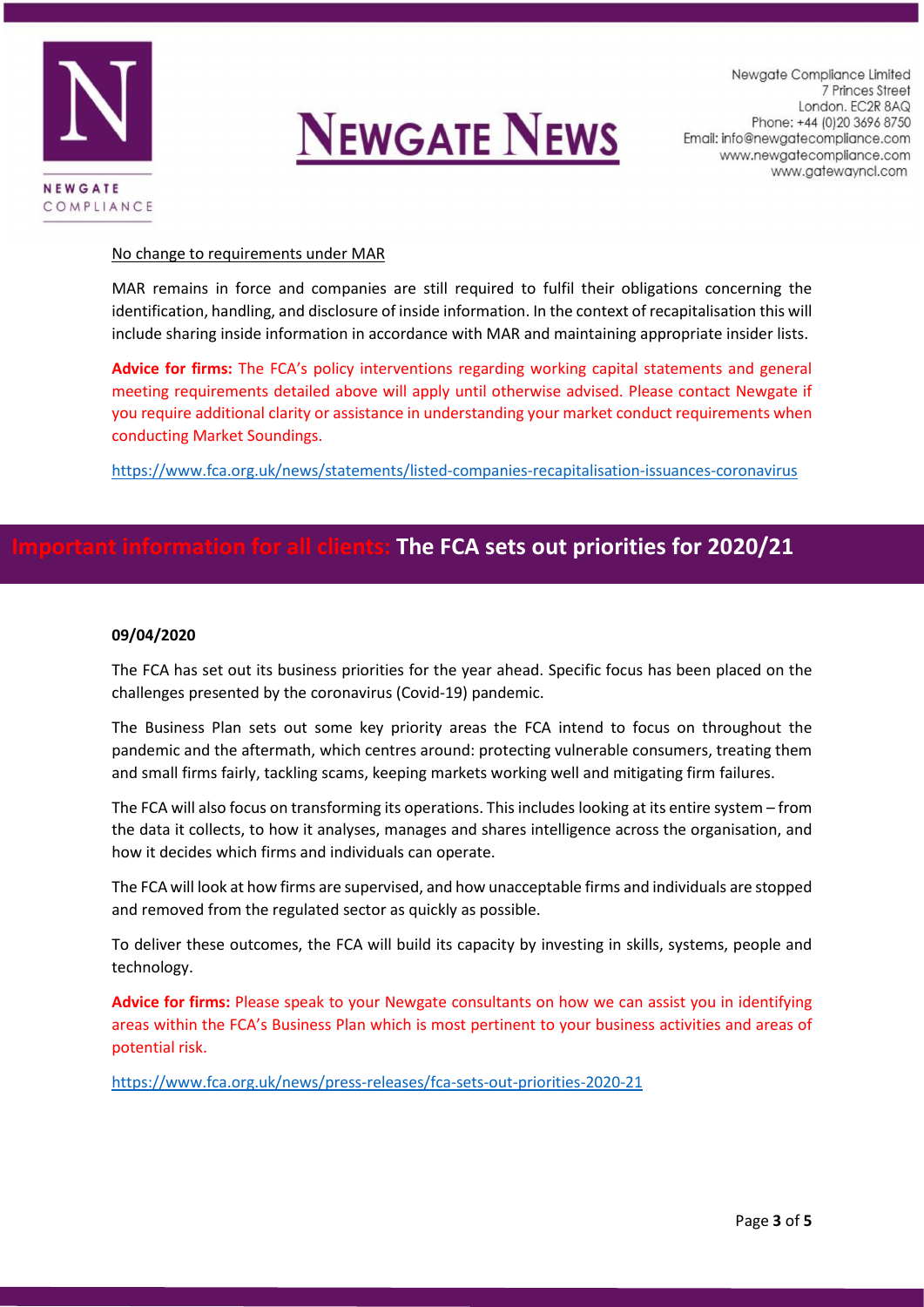



## **IFCA and PSR respond to the CMA's guidance on business corporation under competition law**

#### **27/03/2020**

Both the FCA and PSR are supportive of the CMA's guidance on its approach to business cooperation under competition law, which was published on 25<sup>th</sup> March 2020. Both regulators will take a consistent approach to their competition law enforcement activity in the financial services sector (under the Competition Act 1998 and/or the Treaty on the Functioning of the European Union). It is important that competition law does not impede firms from working together to provide essential services to consumers in the current coronavirus situation. However, the CMA will not tolerate conduct which opportunistically seeks to exploit the crisis.

**Advice for firms:** The CMA understands that firms are assisting in national and local efforts to tackle the consequences of Covid-19. As a result of this effort, the CMA understands that this may involve coordination between competing businesses. As long as such coordination is undertaken solely to address concerns arising from the current crisis and does not go further or last longer than what is necessary – the CMA will not take actions against such firms.

[https://www.fca.org.uk/news/statements/fca-and-psr-respond-cmas-guidance-business](https://www.fca.org.uk/news/statements/fca-and-psr-respond-cmas-guidance-business-cooperation-under-competition-law)[cooperation-under-competition-law](https://www.fca.org.uk/news/statements/fca-and-psr-respond-cmas-guidance-business-cooperation-under-competition-law)

**Further statement from the Working Group on Sterling Risk-Free Reference Rates ("RFRWG") on the impact of Covid-19 on the timeline for firms' LIBOR transition plans**

#### **29/04/2020**

Further to the joint statement made on 25<sup>th</sup> March it remains the central assumption that firms cannot rely on LIBOR being published after the end of 2021.

The Financial Conduct Authority (FCA) have seen continued progress on LIBOR transition through this period. This includes the first syndicated loan that will link SONIA and SOFR, the first bilateral loan referencing SONIA in the social housing sector, and another successful consent solicitation to convert a legacy LIBOR referencing bond.